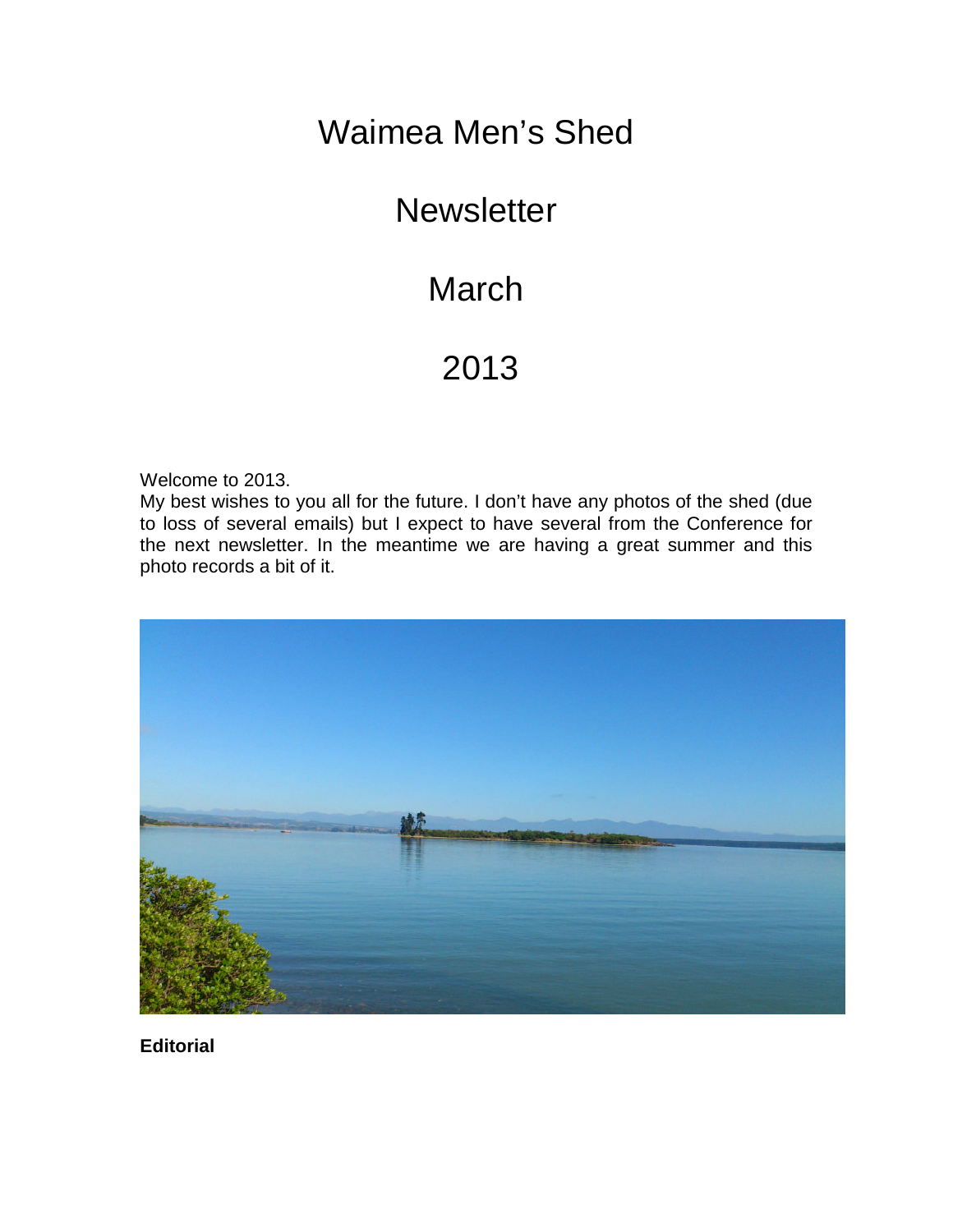The Men's Shed movement is gaining momentum in New Zealand and has taken a big step forward with the establishment of a National Constitution and the election of a National executive.

However, while this is good news, we now need to re-focus on our own shed and its development. At present, the provision of supervisors for the daily activities at the shed is falling on a few shoulders. As we cannot open the shed without them we would appreciate if all members would re-examine their skills base and see if it would be possible for them to volunteer a day (or days) as a supervisor. If you think that you can help please contact Alan Kissell at [mens.shed.waimea@gmail.com.](mailto:mens.shed.waimea@gmail.com) Or ph 0272820185 ah. 5474303.

There is also (surprise, surprise) a continuing need for funds to keep the shed rolling ahead. We are about to construct the engineering workshop and we think that we can get this constructed with the assistance of various suppliers. However, for it to be more than a shed we will also have to buy some suitable equipment and for that we need funds (apart from the ongoing need to fund the shed operating expenditure). If any of you have fund raising experience then please contact either Alan Kissell or a committee member so that we can benefit from your expertise. Even if you don't have specific fund raising experience we would welcome your ideas

#### **Membership**

Membership now stands at 130 and rising so we have to keep moving ahead.

### **National Conference**

The Mens Shed National conference was held at Club Waimea on the weekend of the 15,16 and 17 of February 2013. The primary business of the conference was to establish a National Constitution and therefore a nationally elected group to represent us all. I am pleased to report that this objective was achieved and we now have a national executive headed by Martin Cox as President.

In addition Alan Kissell (our own coordinator) was elected as the national secretary and with the exception of Southland all areas have an elected representative – as per the constitution. There was quite a lot of debate over the wording of the constitution but in the end common sense prevailed and although there is some tidying up to do the constitution has been approved. As a national body we will now be known as Menzshed New Zealand as against our previous name of Menzshed Aotearoa.

Apart from the official business we were able to visit several places of interest around the area including the Centre for Advanced Woodworking, the Pigeon Valley Steam Museum and (on the lighter side) a combined hop farm and boutique brewery south of Wakefield. We think that the visitors had a great time and I must thank Paul Sangster and his wife Gilda for their very polished and entertaining performances on stage at Club Waimea.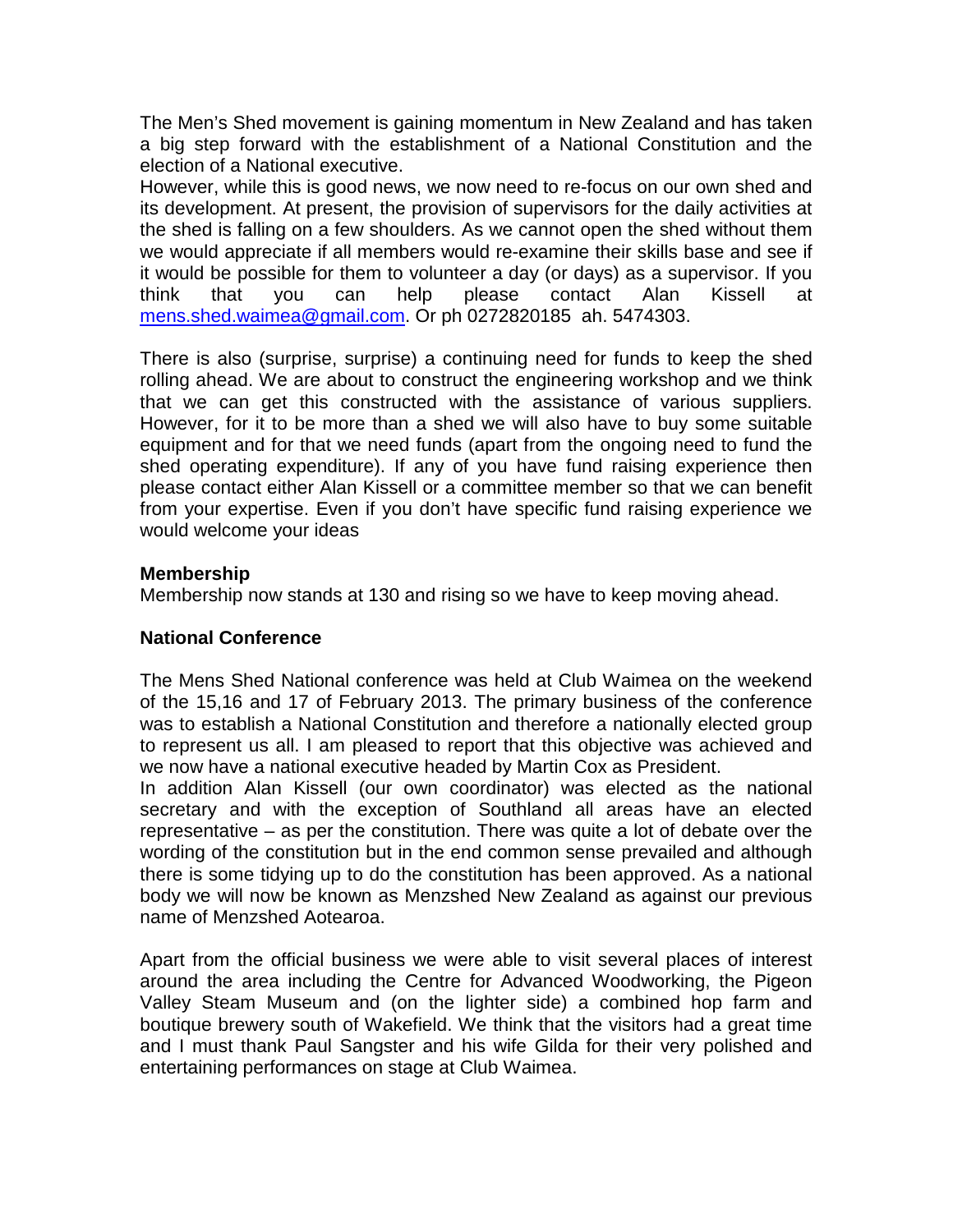

Our new National President (Martin Cox) trying out an electric bike (A bit tame after the 1400cc motorcycle that he normally rides).

#### **Barbecue**

There will be a barbecue at the shed starting at about 4pm on March 22 next. Food will be provided but additional salads would be welcomed. If you want a beer or a glass of wine you will have to bring your own. Wives/partners are invited to attend and check out the facilities. **Note this date in your diary.**

#### **Annual General Meeting**

The Waimea Men's Shed annual general meeting will be held on Saturday May 18<sup>th</sup> commencing at 4pm.

Nomination forms for Chairman, Secretary, Treasurer and committee membership will be available from March 22 next.

#### **Australian Men's Shed Annual Conference**